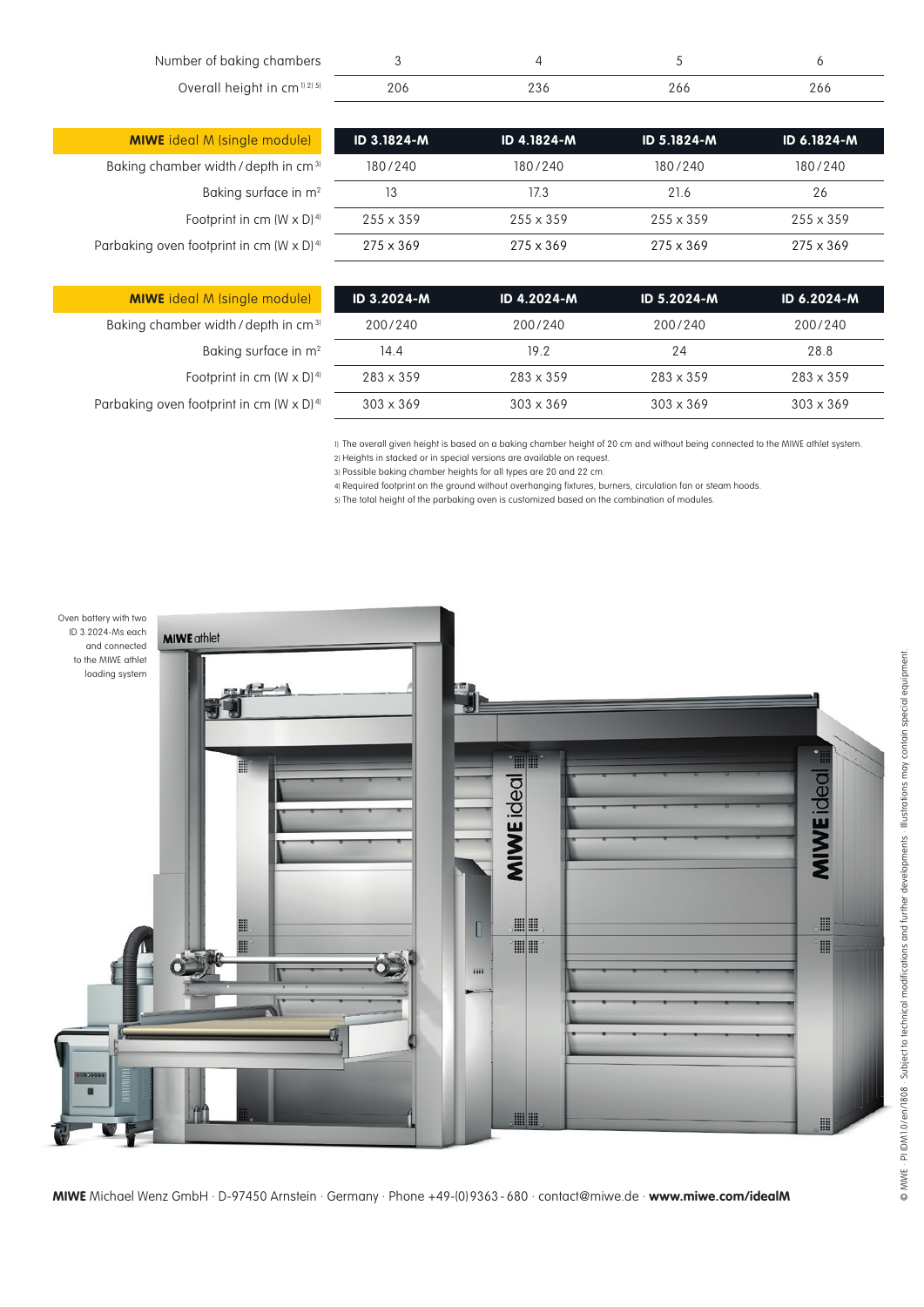

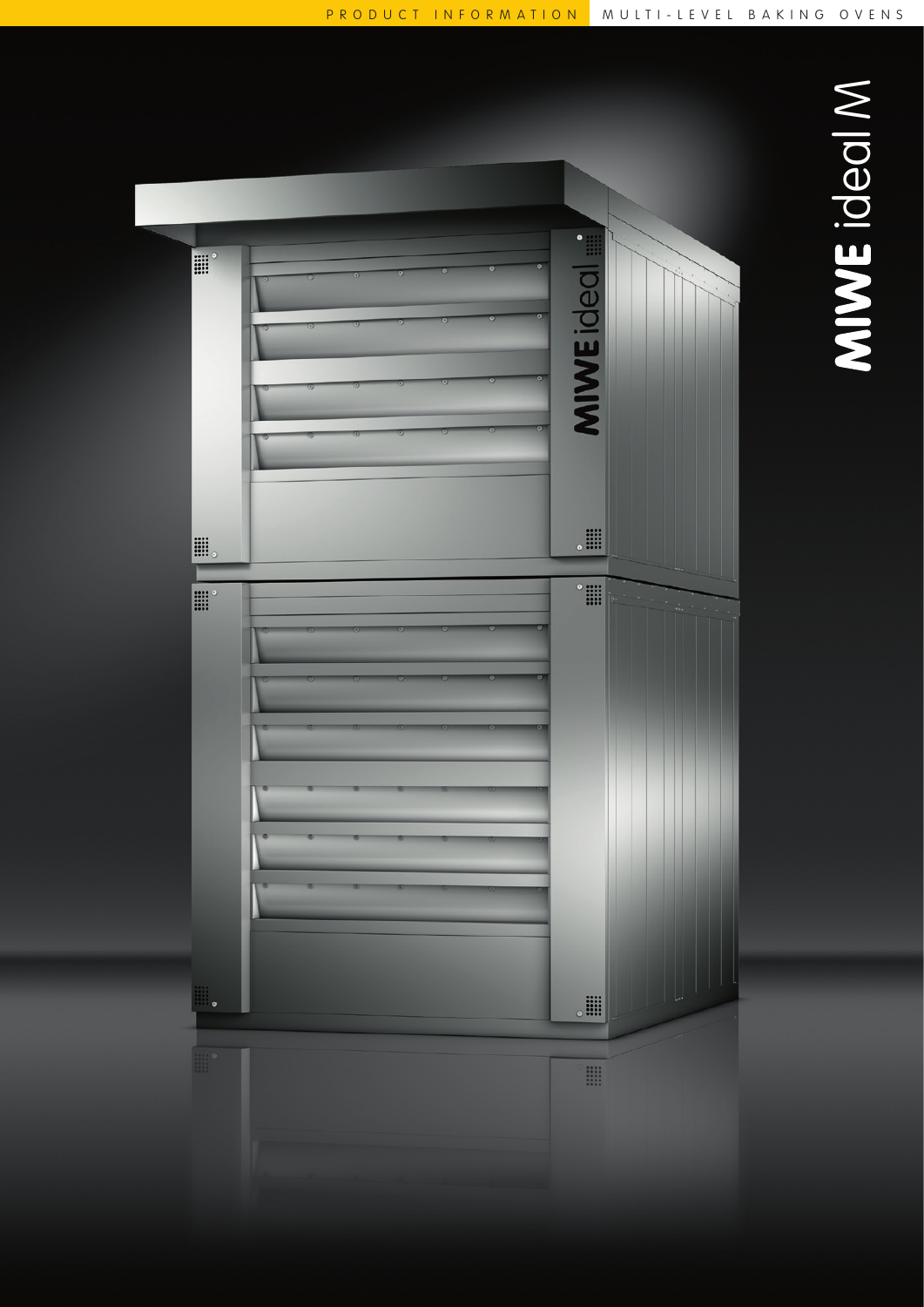The MIWE ideal M is a modular deck oven and a further development of the MIWE ideal T deck oven that has been a worldwide winner with its consistent, even baking results and its durability for decades.

The MIWE ideal M is available in individual, horizontally and /or vertically combinable modules which you can put together to meet your individual budget(s), requirements and spatial circumstances. Therefore, the MIWE ideal M is the best choice to make when investing in a new baking oven system that ensures the option for future expandability from the very beginning, and if at the same time the highest priority is placed on offering a wide range of products from a highly automated and flexible production process. Each module has its own burner and circulation fan. The individual modules are perfectly independent units and therefore offer the flexibility to be combined into larger oven groups. The fully automatic MIWE athlet loading system covers all possible combination options and heights of the MIWE ideal M and can be adapted to the oven configuration at each expansion stage.

Here, all the modules including the loading unit are controlled by a central system control that displays the current status of the entire system (including peripheral devices). In this way at all times the bakery/production manager is fully informed about all ovens and baking chambers, the loading status, the current products which are baked, the temperatures, the remaining baking times and the expected loading and unloading sequences. At any time the system control's integral CAB system (Computer Aided Baking) can be upgraded with further possibilities for remote diagnoses and remote maintenance or for vast variety of statistical evaluations.